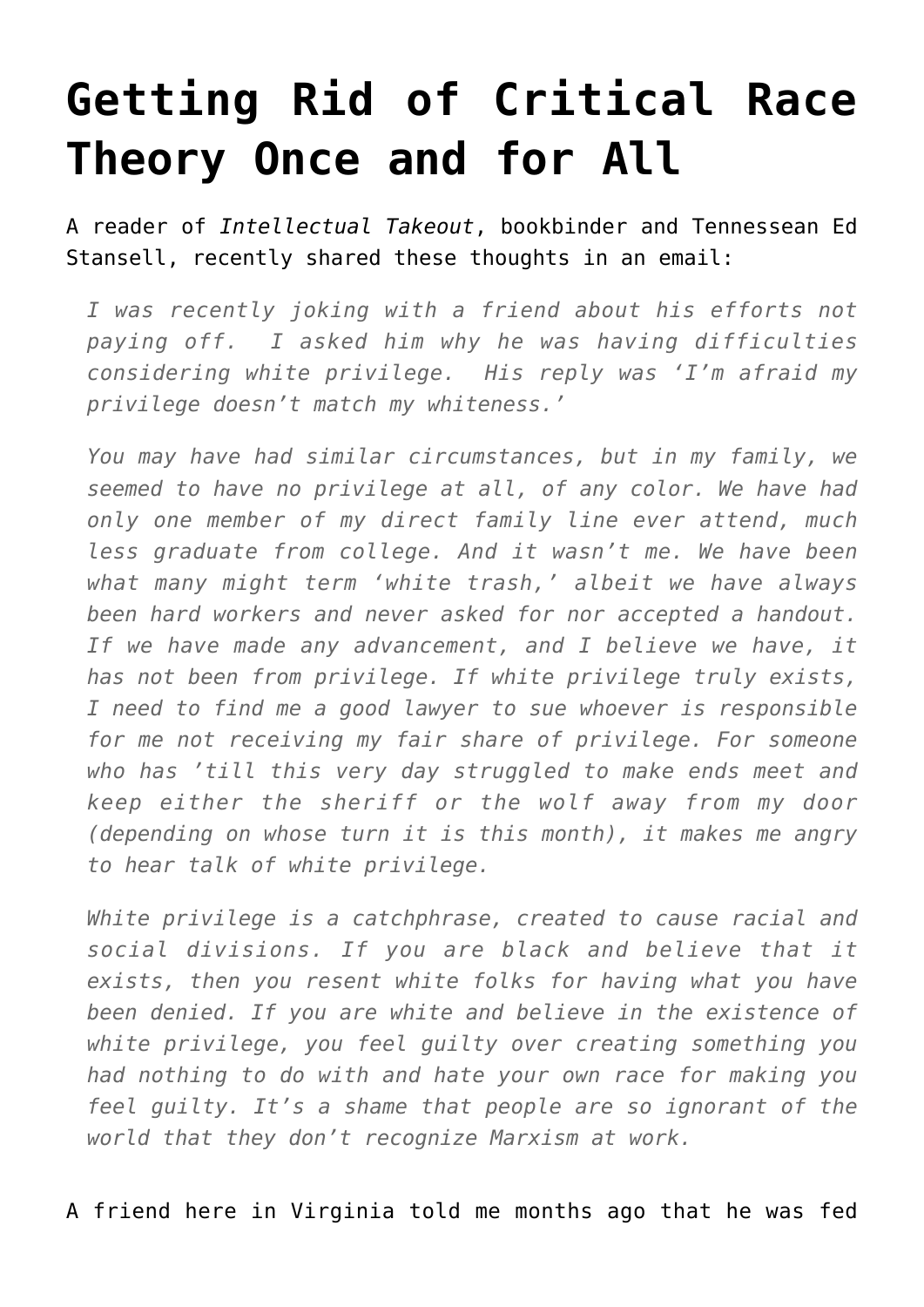up with concocted racism, especially with the label "white privilege." Like Stansell, my friend believes white privilege is a bogus phrase intended to create division. "They want to separate us into tribes," he said. "So okay. I'll stand with my tribe."

About a year ago or so, I was talking with my daughter, a mother of seven, who was sorting and folding a small mountain of laundry, and whose husband was at that time an independent contractor, working long hours every day to try and make ends meet. When I asked if she felt privileged by the color of her skin, her response was a hearty laugh.

President Donald Trump apparently agrees with these individuals. Recently, he banned the teaching and workshops of critical race theory from the federal government. As Libby Emmons and Barrett Wilson write at *[The Post Millennial](https://thepostmillennial.com/trump-ban-race-theory-indoctrination)*,

President Trump has, in an executive cease and desist order, cut off taxpayer dollars to the funding of critical race theory and racist white fragility indoctrination of federal employees. The order quite aptly describes these training sessions as seeking 'to undercut our core values as Americans and drive division within our workforce.'

At [The Heritage Foundation](https://www.heritage.org/civil-society/commentary/how-leftists-critical-race-theory-poisons-our-discussion-racism), Eleanor Krasne offers an excellent short history, alongside the dangers, of critical race theory, calling it "a theoretical framework, rooted in Marxism, that posits individuals as oppressed or oppressor based on their skin color." She explains that critical race theory is authoritarian mind control: "You either #resist the hegemonic white supremacist power structure (which includes Western civilization classes and Columbus Day) or you are a racist." She goes on to point out that "critical race theory does not seek equality or justice. Instead, it categorizes people," adding that this framework "leaves no room for meaningful discourse."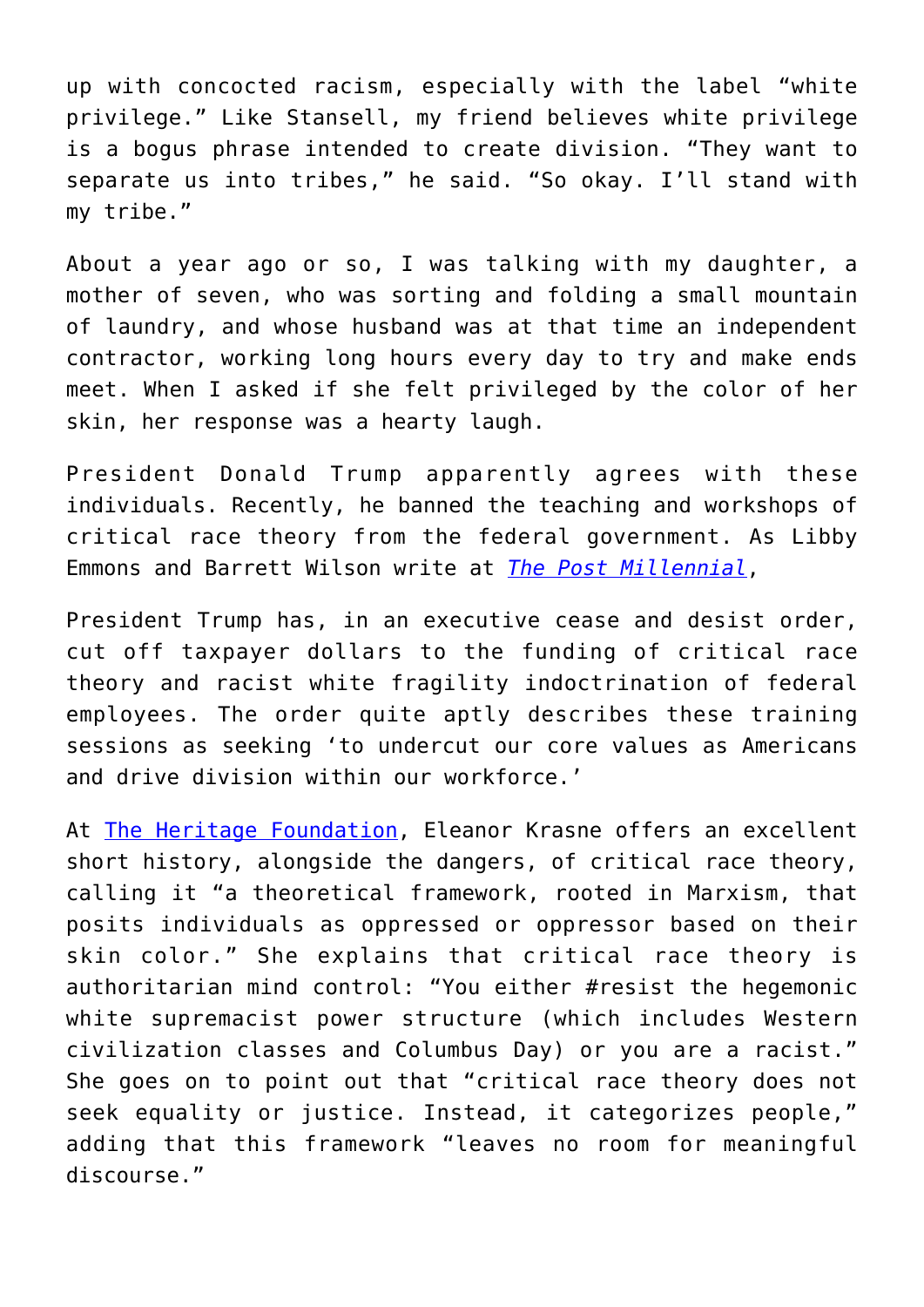So some questions for those universities, corporations, and state governments that continue to indoctrinate students and employees by means of critical race theory training:

Are you aware of the ties between critical theory in general, which has a long history in academia, and Marxism? If so, do you openly acknowledge those ties in your teaching?

Are you aware of the misuse of the word critical? How can one be "critical" when only one viewpoint is recognized as valid? Consider that other word, "theory." Does it mean "critical race theory" is based on evidence or conjured from the thin air of speculation?

Many of you sling about terms like "white privilege" and "white fragility." How is the use of that language not in and of itself racist?

Can "people of color" be racist? If so, does critical race theory address that bigotry?

Here's a [message from the past](https://www.americanrhetoric.com/speeches/mlkihaveadream.htm) for all those who have ginned up racism in our time, who keep feeding the fires of hatred and divisiveness, and who are tearing us apart as a nation rather than creating unity:

[W]hen we allow freedom ring, when we let it ring from every village and every hamlet, from every state and every city, we will be able to speed up that day when all of God's children, black men and white men, Jews and Gentiles, Protestants and Catholics, will be able to join hands and sing in the words of the old Negro spiritual, 'Free at last! Free at last! Thank God Almighty, we are free at last!'

Here's to the hope that someday we may all join hands and say of critical race theory, "Free at last! Free at last! Thank God Almighty, we are free at last!"

—